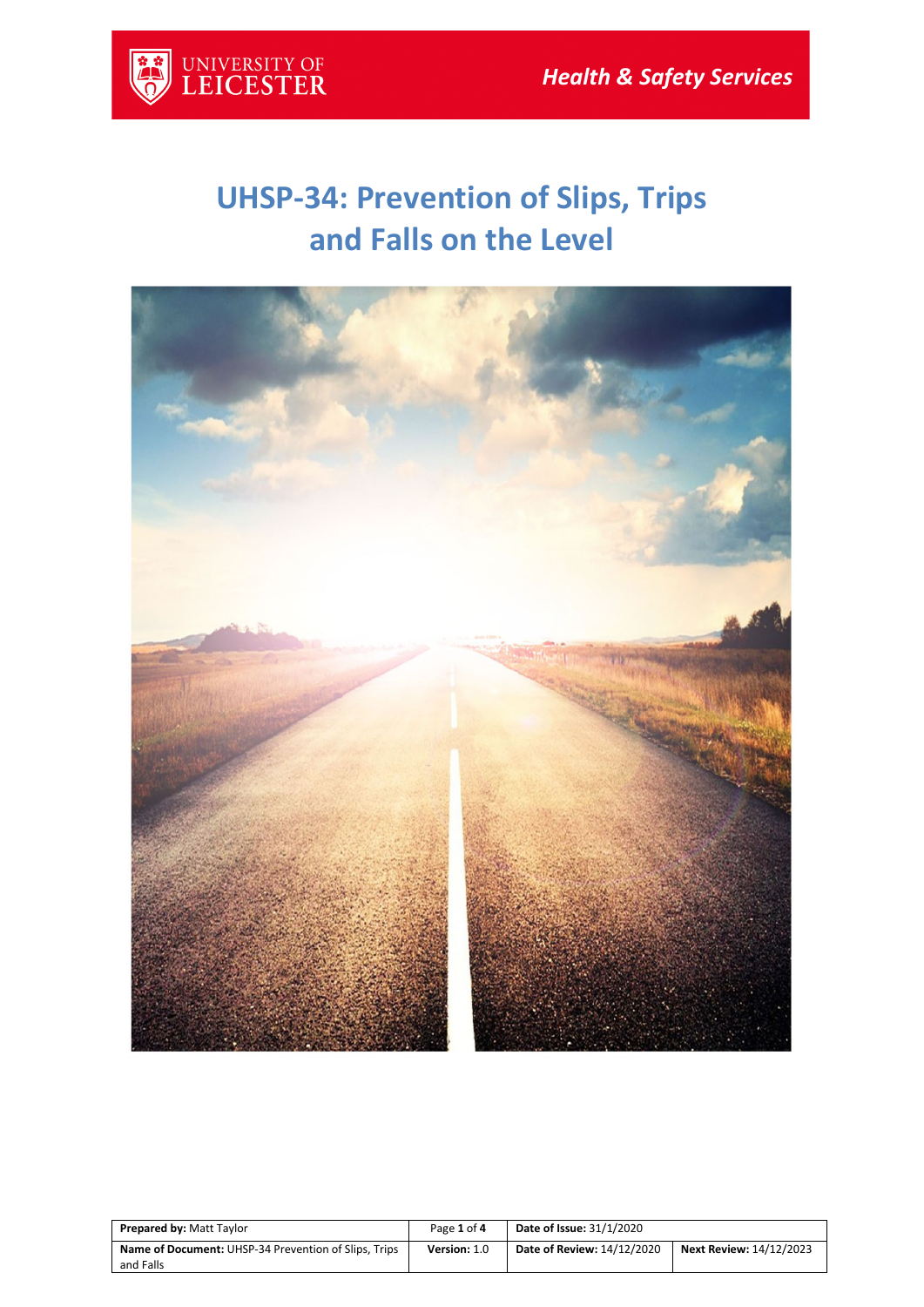

## **1. Objective**

The University of Leicester will do all that is reasonably practicable to prevent injuries or loss to employees and others resulting from slips, trips and falls. The University will do all that is reasonably practicable to prevent situations where slips, trips or falls are likely.

By doing so, the University complies with the requirements of the following legislation

- The Health and Safety at Work etc. Act (1974)
- Management of Health and Safety at Work Regulations (1999)

## **2. Scope**

This document applies to all work that is carried out on University premises where there is a risk of creating a slip, trip or fall hazard. It does not apply to working at height which is the subject of a separate policy and procedure.

## **3. Responsibilities**

#### **The Executive Board will**

• Provide appropriate support to ensure that these procedures are followed, including provision of adequate resources

#### **Director of Estates and Digital Services will**

• Ensure that new builds and refurbishments are designed to minimise the risk of slips, trips and falls so far as is reasonably practicable

#### **Estates and Digital Services will**

- Ensure that all floors and surfaces are well maintained and to carry out repairs when required
- Escalate projects that require more major works as appropriate

#### **Health and Safety Services will**

- Provide guidance on implementation of this procedure, monitor compliance and ensure that this process is reviewed if there are significant changes or periodically.
- Review all accidents involving slips and trips to identify the cause

#### **Line Managers will**

• Ensure slip and trip hazards in their area of responsibility are identified, ensure risk assessments of local activities are carried out, controls are implemented and that a local inspection regime is implemented

#### **Employees will**

• Cooperate in the implementation of these procedures and report any spillages, damage to the estate or accidents

| <b>Prepared by: Matt Taylor</b>                             | Page 2 of 4  | <b>Date of Issue: 31/1/2020</b> |                                |
|-------------------------------------------------------------|--------------|---------------------------------|--------------------------------|
| <b>Name of Document:</b> UHSP-34 Prevention of Slips, Trips | Version: 1.0 | Date of Review: 14/12/2020      | <b>Next Review: 14/12/2023</b> |
| and Falls                                                   |              |                                 |                                |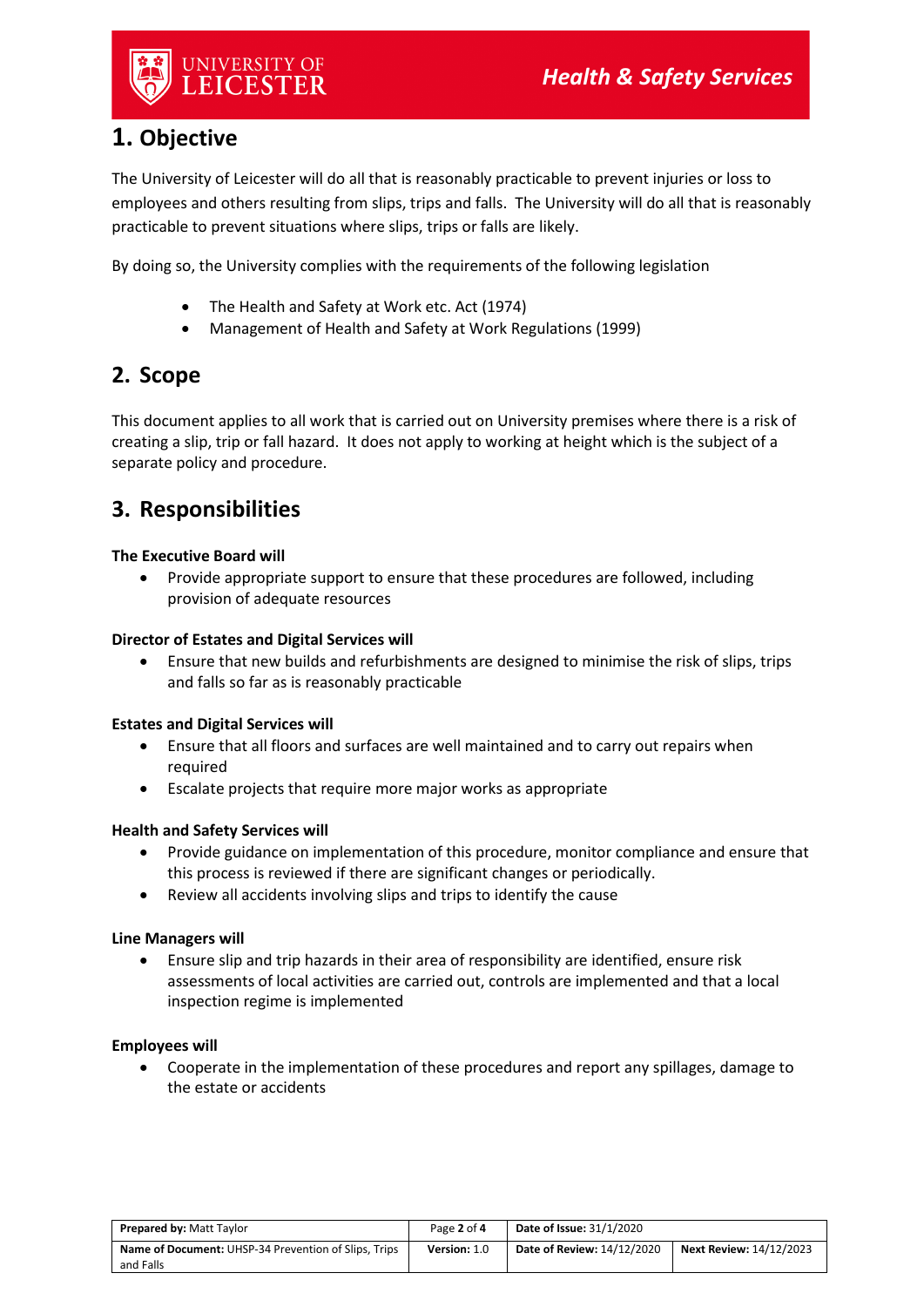

## **4. Procedure**

#### **4.1 General**

The University will define general principles of control for floor surfaces and areas identified as presenting a high risk of slipping.

When risk of slipping cannot be avoided, the University will ensure that appropriate measures such as safe systems of work are implemented, or personal protective equipment is provided or prevent slips.

An effective risk assessment process is key to assuring the safety of University employees, students and others who may be at risk of slipping on University premises.

#### **4.2 Risk assessment**

The University manager in control of an area or learning activity that involves potential slip or trip hazards will ensure that a suitable and sufficient risk assessment is completed before the activity takes place. Guidance on carrying out risk assessments, and appropriate documentation for recording the findings, is provided in the Policy and Procedure document UHSP-03 and risk assessment forms can be found on the Health and Safety Services webpages.

Where practical, the manager will ensure that employees and students who work or study in areas identified as having a greater degree of slip or trip hazards (e.g. laboratories, kitchens or those that work on uneven ground) are familiarised with the significant findings of the risk assessment and the resulting slip prevention measures that have been or will be put in place.

Any employee of the University engaging a contractor is responsible for ensuring that the contractor produces a suitable and sufficient risk assessment prior to commencing the work. The written assessment must either contain, or be accompanied by a statement on the method of work to be employed by the contractor intended to assure the safety of his employees and other people (including University employees, learners, visitors) during the work, including measures to prevent slips, trips and falls.

#### **4.3 Cleaners**

It is essential that cleaners work to a system that does not increase the likelihood of slips trips and falls. They must produce a suitable and sufficient risk assessment, which must contain or be accompanied by a detailed specification to include

- Detailed explanation of the cleaning methods to be used including definition of methods used to minimise slip hazards, e.g. dry mopping, machine cleaning, etc
- How the cleaning staff are to be supervised to ensure these methods are adopted
- What training cleaning staff undergo
- How the work is to be audited to ensure compliance
- A review date to re-evaluate the specification in the light of any new information

#### **4.4 Staff cleaning procedures**

When staff not employed as cleaners clean floors, they should ensure they work to a system that does not increase the likelihood of slips trips and falls. Unless for operational reasons it is not possible (e.g. near a swimming pool) the floor should be dried, or access prohibited until the floor is dry. Compliance with this procedure is to be ensured by the manager of each particular area.

| <b>Prepared by: Matt Taylor</b>                      | Page 3 of 4  | Date of Issue: 31/1/2020   |                                |
|------------------------------------------------------|--------------|----------------------------|--------------------------------|
| Name of Document: UHSP-34 Prevention of Slips, Trips | Version: 1.0 | Date of Review: 14/12/2020 | <b>Next Review: 14/12/2023</b> |
| and Falls                                            |              |                            |                                |